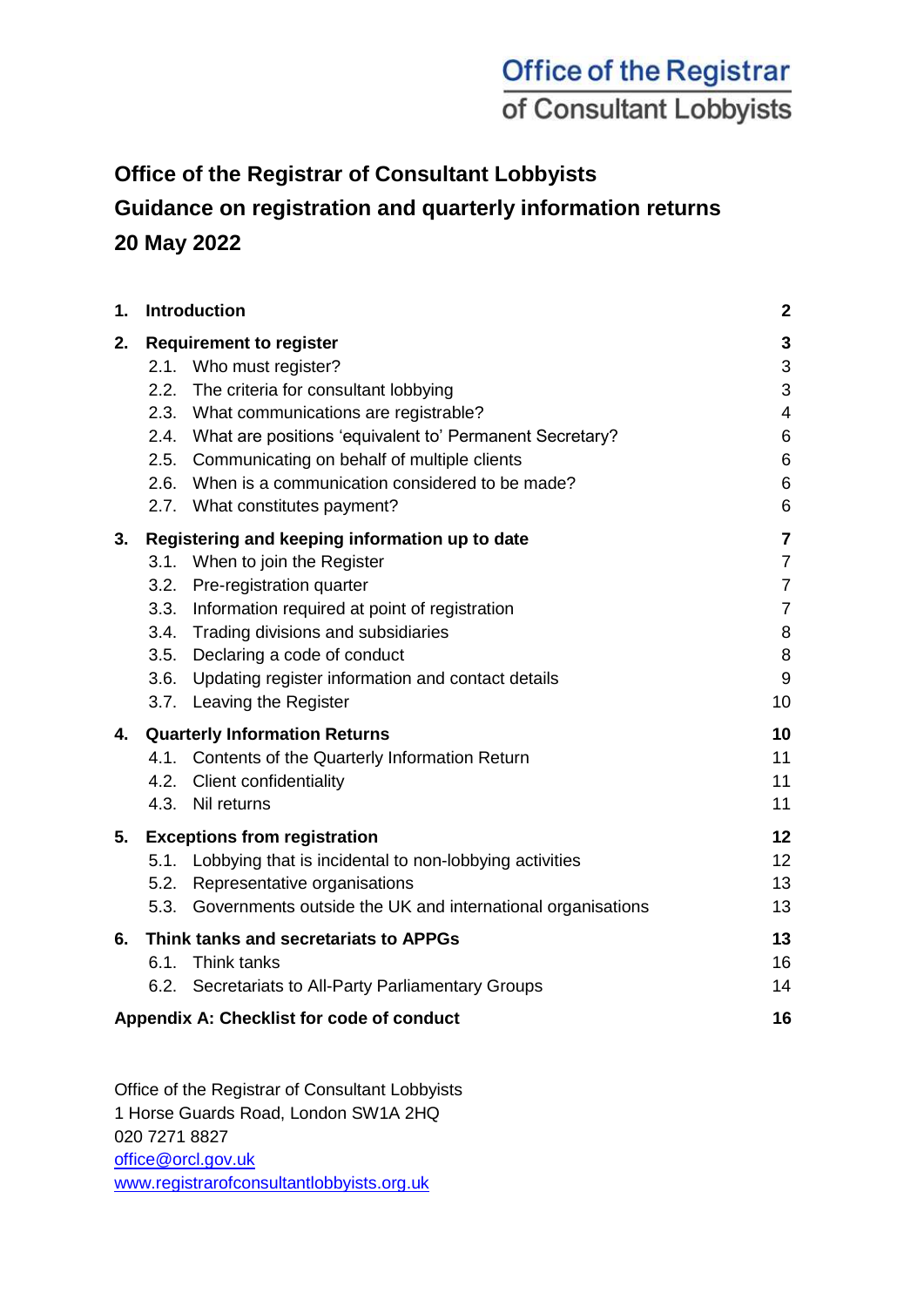## **1. Introduction**

This guidance sets out the main requirements for registering and providing information as a consultant lobbyist under the [Transparency of Lobbying, Non-Party Campaigning and](http://www.legislation.gov.uk/ukpga/2014/4/contents)  [Trade Union Administration Act 2014](http://www.legislation.gov.uk/ukpga/2014/4/contents) ('the Act').

The Act sets out two key obligations on those who engage in [consultant lobbying](#page-2-0) as defined by the Act:

- To register as a consultant lobbyist before conducting any consultant lobbying activity.
- To submit details each quarter of clients on whose behalf they have lobbied or been paid to lobby for in that period.

Organisations of any kind must register if they engage in [consultant lobbying](#page-2-0) activity. Whether or not a business considers itself to be a public affairs company or lobbyist is irrelevant. The test is whether their activities fall within the statutory definition.

#### **Where this guidance refers to 'Minister', this includes Permanent Secretary and the [equivalents](#page-5-0) specified in the Act.**

The requirements of the Act are separate to rules administered by other bodies such as professional regulators, the Advisory Committee on Business Appointments (ACOBA) or the Parliamentary Commissioner for Standards. It is your responsibility to understand any separate rules that you may be subject to in addition to the Act.

This guidance should be read alongside the Act and other guidance issued by the Registrar of Consultant Lobbyists. It does not aim to deal with unusual or complex situations and the Office of the Registrar of Consultant Lobbyists ('the Office of the Registrar') is happy to provide further information or guidance in specific cases.

This guidance supersedes: *Guidance on registration and quarterly information returns* (July 2021).

This version includes minor changes throughout to aid clarity, with more significant changes to guidance on the incidental exception (paragraph 5.1) and secretariats to APPGs (paragraph 6.2).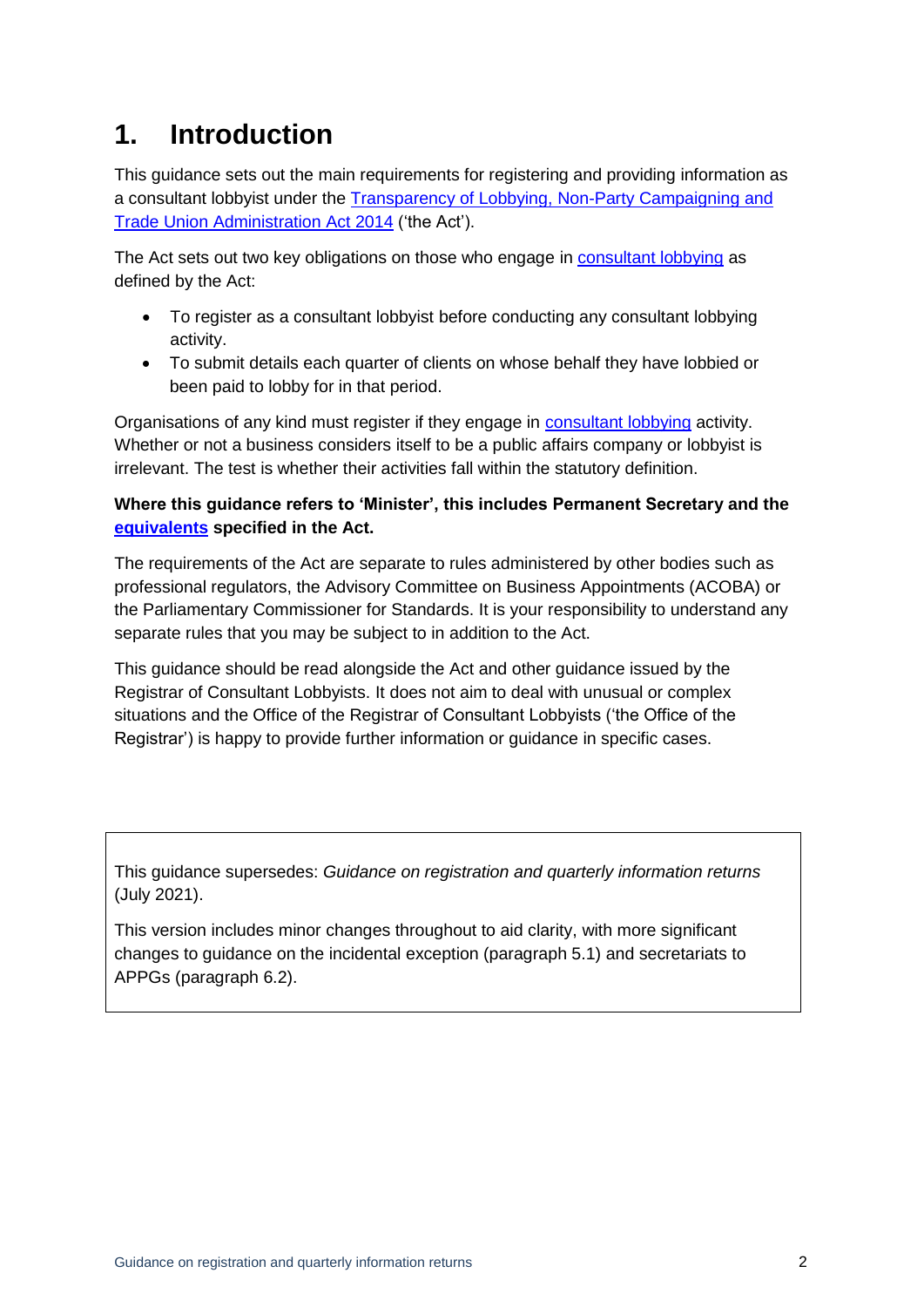# <span id="page-2-0"></span>**2. Requirement to register**

#### <span id="page-2-1"></span>**2.1 Who must register?**

Any person or organisation carrying out the business of [consultant lobbying](#page-2-0) as defined by the Act must be entered in the Register of Consultant Lobbyists.

Businesses, organisations and individuals must register if they engage in consultant lobbying activity. Whether or not an organisation considers itself to be a public affairs company is irrelevant; the test is the nature of the activity they conduct on behalf of clients. There is no general exemption for charities and non-profits.

Those who lobby on behalf of their employer (sometimes called 'in-house lobbyists') do not need to register. Non-executive directors are generally not considered to be employees and would therefore need to register any activity that otherwise meets the tests for consultant lobbying.

Individuals making communications in the course of their employer's consultant lobbying business do not need to register - only the employer must register.

It is an offence to carry on the business of consultant lobbying when unregistered. It is also an offence if an entry in the Register is incomplete or inaccurate. See separate Guidance on [compliance.](https://registrarofconsultantlobbyists.org.uk/guidance/compliance-with-the-act/)

#### **2.2. The criteria for consultant lobbying**

Organisations and individuals are considered to be carrying out the business of consultant lobbying if they fulfil these three tests:

- 1) They make oral, written or electronic communications personally to a Minister of the Crown or Permanent Secretary (or equivalents specified in the Act), relating to:
	- a) the development, adoption or modification of any proposal of the government to make or amend primary or subordinate legislation
	- b) the development, adoption or modification of any other policy of the government
	- c) the taking of any steps by the government in relation to any contract, agreement, grant, financial assistance, licence or authorisation; or
	- d) the exercise of any other function of the government.

and

2) The communication is made in the course of a business and in return for payment on behalf of a client, or payment is received with the expectation that the communication will be made at a later date.

and

3) They are registered under the Value Added Tax Act 1994.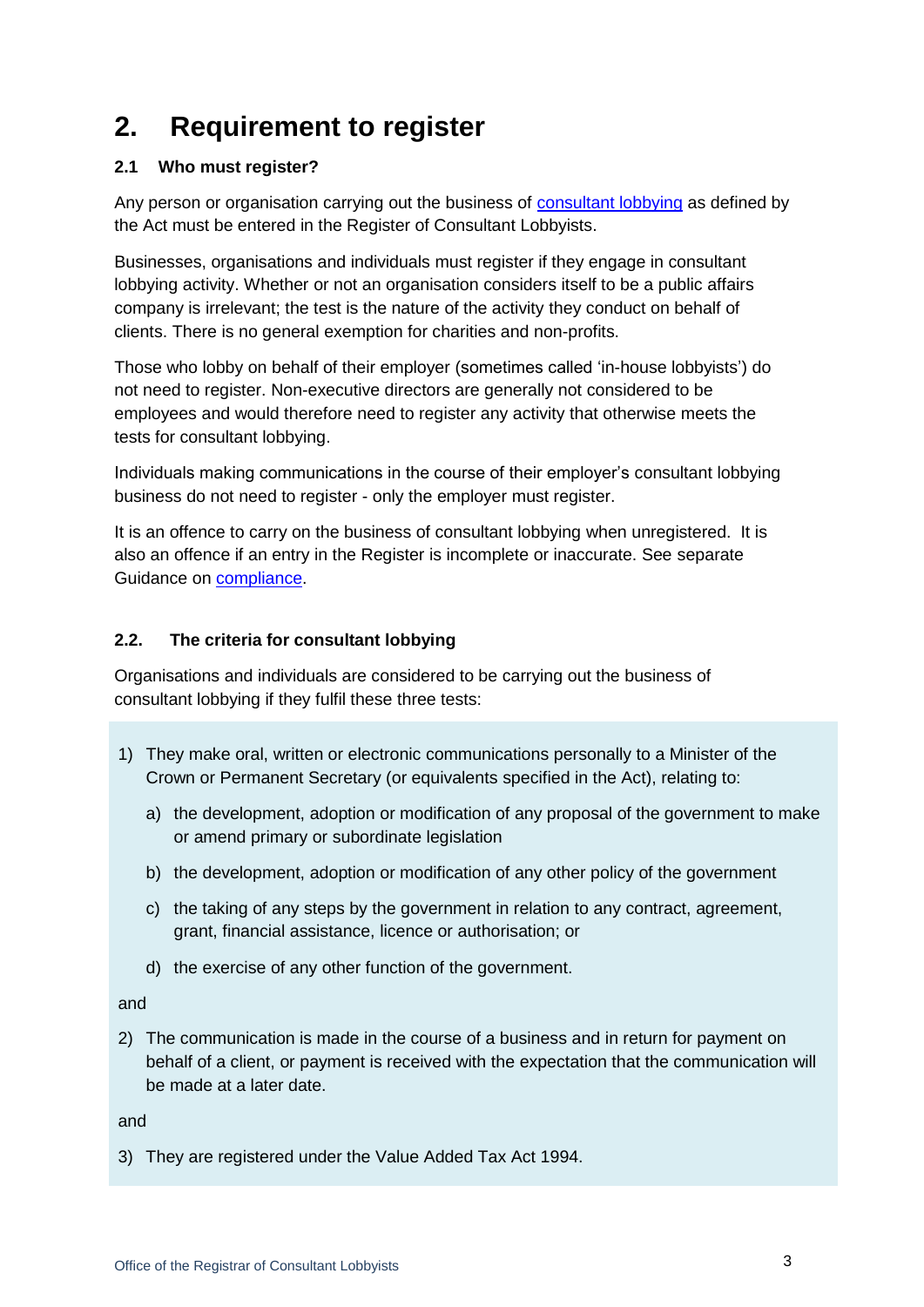#### **2.3. What communications are registrable?**

#### **2.3.1 Communications made personally:**

Making communications personally means communicating with a UK Government Minister or Permanent Secretary (or equivalent)\* in person, in writing or digitally (including online meetings, telephone calls and text messages). This means that:

- Communications addressed to a Minister but sent via a private office are registrable.
- Communications sent to a Minister's named email address, postal address or phone are registrable, whether or not the Minister personally opens them.
- Communications made to a government department, special adviser, administrator, private secretary or private office are not registrable.
- If the communication is an invitation and contains material that meets the criteria for consultant lobbying, then it is registrable.
- Participation in a meeting or event with a Minister whilst representing a client is registrable. This is the case whether or not the client is also present.
- Informal or unplanned communications (for example at a social event or conference) are registrable if they otherwise meet the criteria for consultant lobbying.
- A communication from a Minister does not need to be registered.

\*Where this guidance refers to 'Minister', this includes Permanent Secretary and the equivalents specified in the Act.

#### **2.3.2 Role of the consultant lobbyist:**

Where the consultant lobbyist has any involvement in a communication on behalf of a paying client in relation to government business, this will generally be registrable. This means that, for example, the following activities are registrable:

- A communication in the client's name sent by a consultant lobbyist to a Minister with a covering email or letter from the lobbyist or sent from the lobbyist's email address. This is registrable irrespective of who drafted the communication and irrespective of any text in the consultant lobbyist's covering email or letter.
- A consultant lobbyist arranges with a Minister for a client to meet them or for the Minister to attend an event, with or without the lobbyist. The act of arranging the meeting or participation is registrable if the communication is directly with the Minister.
- A consultant lobbyist accompanies a client to a meeting or event with a Minister.
- A consultant lobbyist participates in an event or conference alongside a Minister and communicates on behalf of a client. This is registrable whether or not the client is present.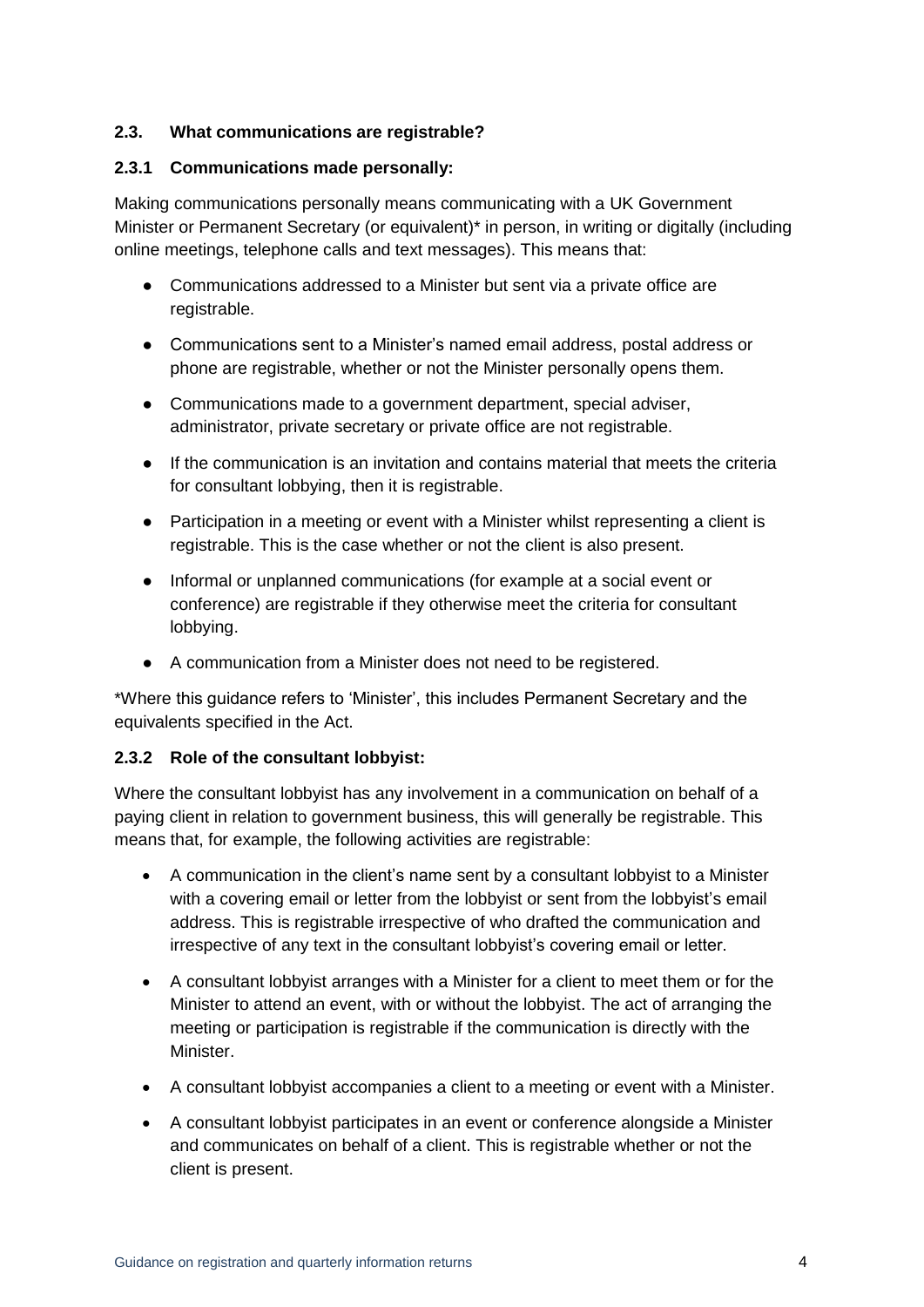Where a consultant lobbyist drafts a document for a client and the client sends this directly to a Minister with no involvement by the consultant lobbyist in the transmission of the communication, this is not registrable.

#### **2.3.3 Subject matter:**

A communication needs to be registered if it relates to government business as defined in the criteria. The definition in the Act is wide, including any communication relating to 'the exercise of any other function of the government'.

Whether or not the communication seeks commercial or financial advantage for the client is not relevant. So, an offer of free services or advice is registrable.

Government business does not include matters purely relating to local government, such as writing to a constituency MP who is also a Minister about a local planning issue. But if that planning issue is called-in for decision by the Secretary of State, then any communications from that point would need to be registered as this then involves a function of government.

If t[he c](#page-2-1)riteria for [consultant lobbying](#page-2-0) are met, a communication is registrable whether or not:

- the subject of the communication is related to the Minister's portfolio or Permanent Secretary's department;
- the subject is considered to be a party issue;
- the Minister is considered or considers themselves to be acting as a constituency MP or in any other non-Ministerial capacity.

#### **2.3.4 Social media:**

If a social media message is directed to an official or personal social media account and fits the criteria for [consultant lobbying,](#page-2-0) this will require registration. However, if a message refers to an account indirectly, such as mentioning that the Minister is speaking at an event and tagging the Minister's account, then this would not require registration.

#### **2.3.5 Location:**

It does not matter where the communication is made, or whether the context is formal or informal - it could be a face-to-face or virtual meeting or event, within a government office, at a restaurant, at a party conference, or made from overseas. If the criteria for [consultant](#page-2-0)  [lobbying](#page-2-0) are met, then this will trigger the requirement to register the activity.

#### **2.3.6 Planned or not:**

Direct communications can be planned or unplanned – a chance encounter with a Minister would be registrable if all the other criteria are fulfilled.

#### **2.3.7 Timing:**

Only communications to a Minister in post at the time that an act of consultant lobbying is carried out need to be registered. Any communications made before they are in post or after they have left their post will not require registration.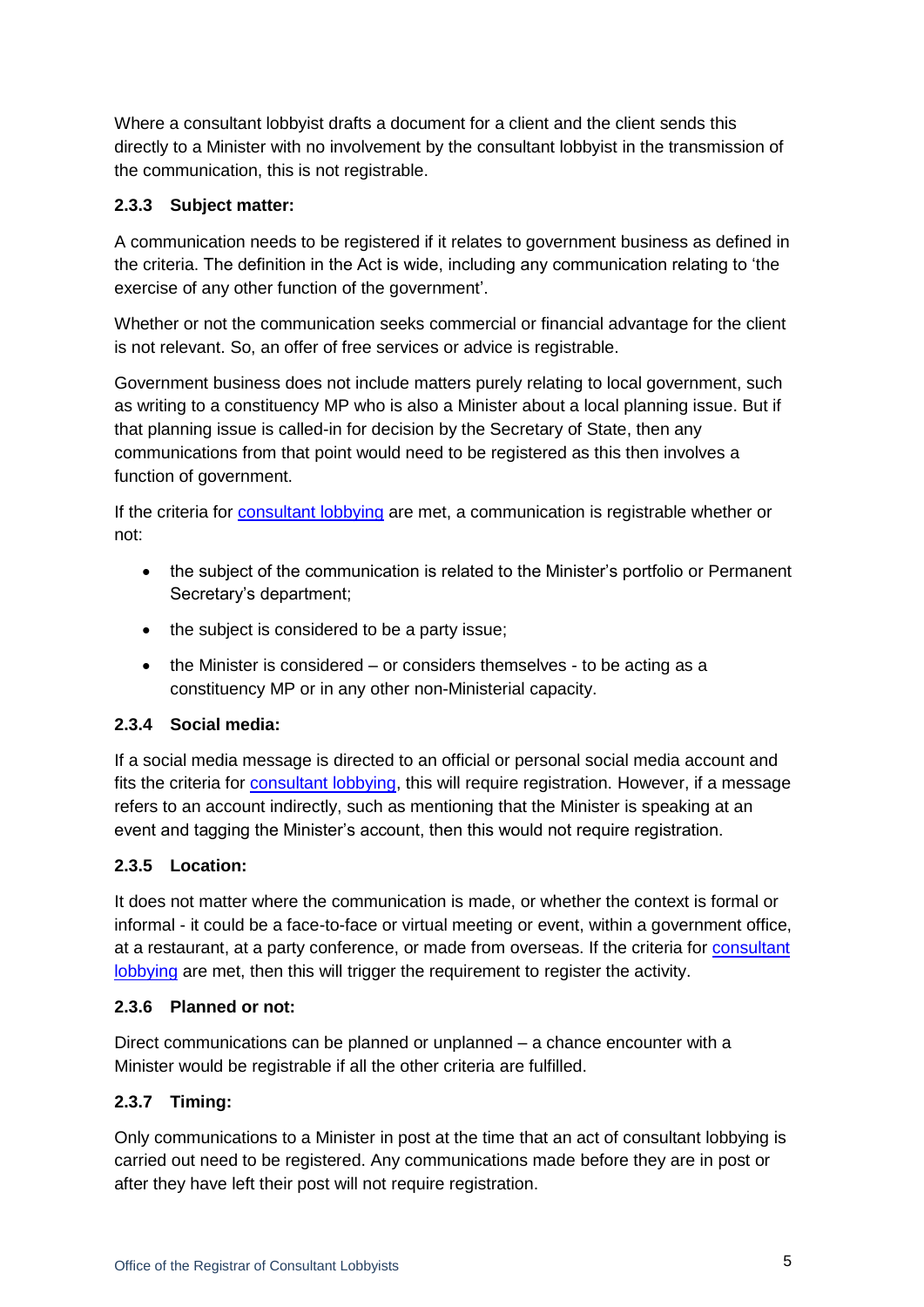#### **2.3.8 Who initiates:**

If a Minister initiates communication with an organisation and in the subsequent course of the exchange, t[he c](#page-2-1)riteria for [consultant lobbying](#page-2-0) [a](#page-2-0)re met, then the organisation is required to join the Register and register the activity. It does not matter that the Minister initiated the communications. The initial contact from the Minister is not itself registrable.

#### <span id="page-5-0"></span>**2.4. What are positions 'equivalent to' Permanent Secretary?**

Communications to those in positions equivalent to Permanent Secretary are also registrable. The Act defines these as:

- Cabinet Secretary
- Chief Executive of Her Majesty's Revenue and Customs
- Chief Medical Officer
- Director of Public Prosecutions
- First Parliamentary Counsel
- Government Chief Scientific Adviser
- Head of the Civil Service
- Prime Minister's Adviser for Europe and Global Issues.

#### **2.5. Communicating on behalf of multiple clients**

A consultant lobbyist might make a communication on a single issue on behalf of multiple clients. If the consultant lobbyist is being paid by all clients for this communication, they have to register each client's name in their Quarterly Information Return.

#### **2.6. When is a communication considered to be made?**

A communication is considered to be made when it is sent to a Minister. It does not matter if the recipient does not receive the communication, if t[he c](#page-2-1)riteria for [consultant](#page-2-0)  [lobbying](#page-2-0) are met, then the communication is registrable.

#### **2.7. What constitutes payment?**

Lobbying "in the course of a business" means that an individual or organisation is engaged in lobbying in return for payment.

Payment can be in any form and can be made directly or indirectly. A consultant lobbyist cannot avoid registration by receiving payments via a third party. Payment might be made for a specific communication or as a retainer for a range of work only some of which are relevant communications.

It makes no difference whether the person or organisation paying is the one on behalf of whom the communications are made, though there must be some expectation by the payer that the communication will be made.

The fact that communications with Ministers are not listed specifically in a contract or an invoice does not preclude the requirement to register.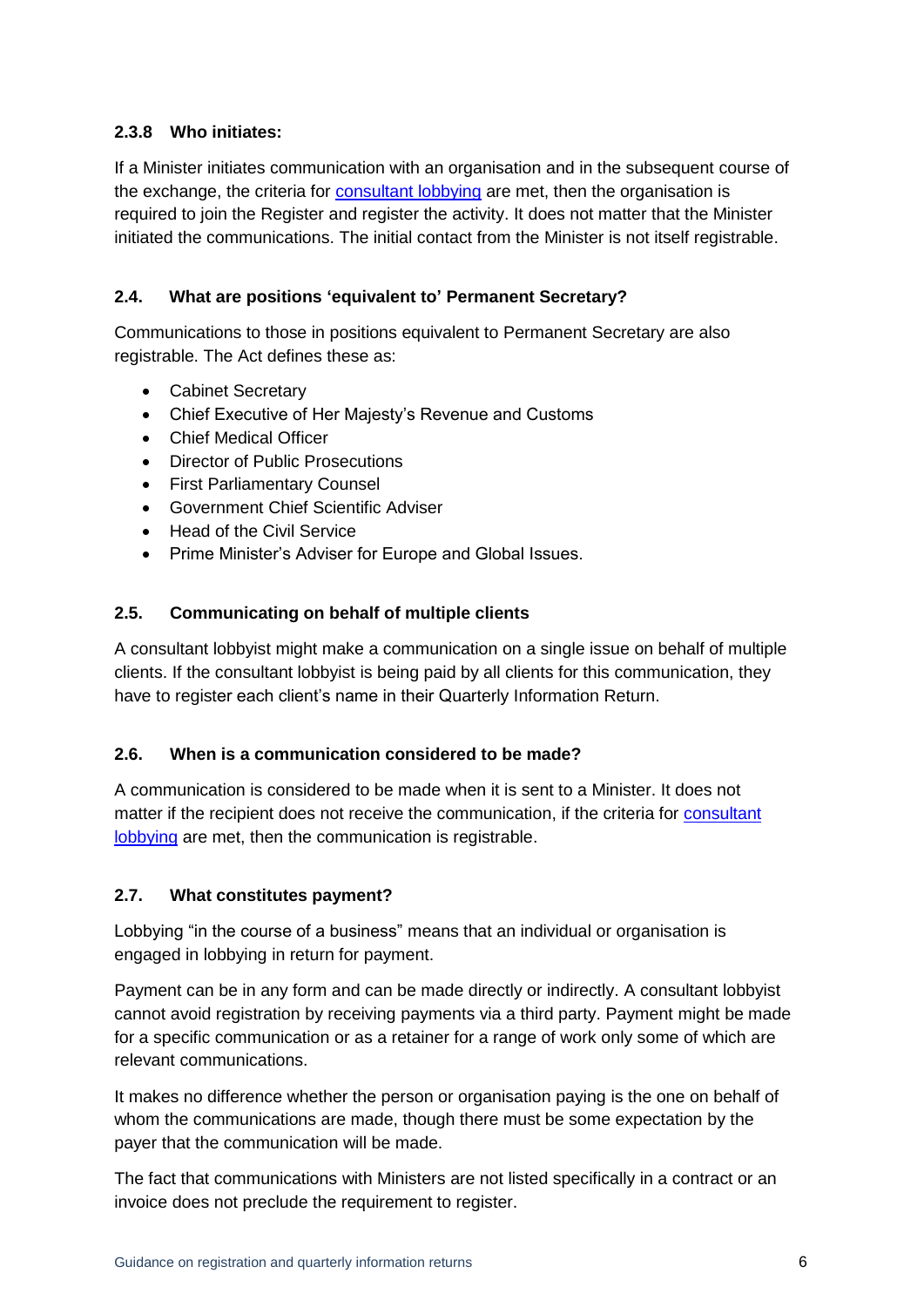Lobbying conducted by an unpaid lobbyist, for example as pro-bono, is not registrable.

If an employee is on annual or unpaid leave or is seconded to or working for a Minister or client, but is still under the direction of their employer, any activity within the definition of [consultant lobbying](#page-2-0) is registrable. By contrast, if they were under the direction of the Minister or client and not their employer, the activity is not registrable.

## **3. Registering and keeping information up to date**

#### **3.1. When to join the Register**

The Act specifies that an individual or organisation must not carry on the business of [consultant lobbying](#page-2-0) unless they are entered in the Register of Consultant Lobbyists. This means that registration must take place before any consultant lobbying is conducted.

They may register in advance of carrying out lobbying activities (or receiving payment to do so) even if there are no specific lobbying activities envisaged at the point of registration.

The effective date of registration will be the first date on which the prospective registrant contacts the Office of the Registrar to request registration. Registration will not be backdated to before this date.

#### **3.2. Pre-registration quarter**

The Act requires registrants to declare if they were paid for consultant lobbying in the three months before they applied to join the Register. Any such activity is a breach of the provisions of the Act which require registration before consultant lobbying is conducted.

#### **3.3. Information required at point of registration**

This information is required at the point of registration:

| Companies:    | • Name, registered number and address<br>of registered office<br>• The names of directors, any secretary<br>and shadow directors*                                             |
|---------------|-------------------------------------------------------------------------------------------------------------------------------------------------------------------------------|
| Partnerships: | • The names of all partners and the<br>address of its main office or place of<br>business                                                                                     |
| Individuals:  | • The individual's name and the address<br>of their main place of business or, if<br>there is no such place, their home or<br>business address where they may be<br>contacted |
| All           | VAT registration number                                                                                                                                                       |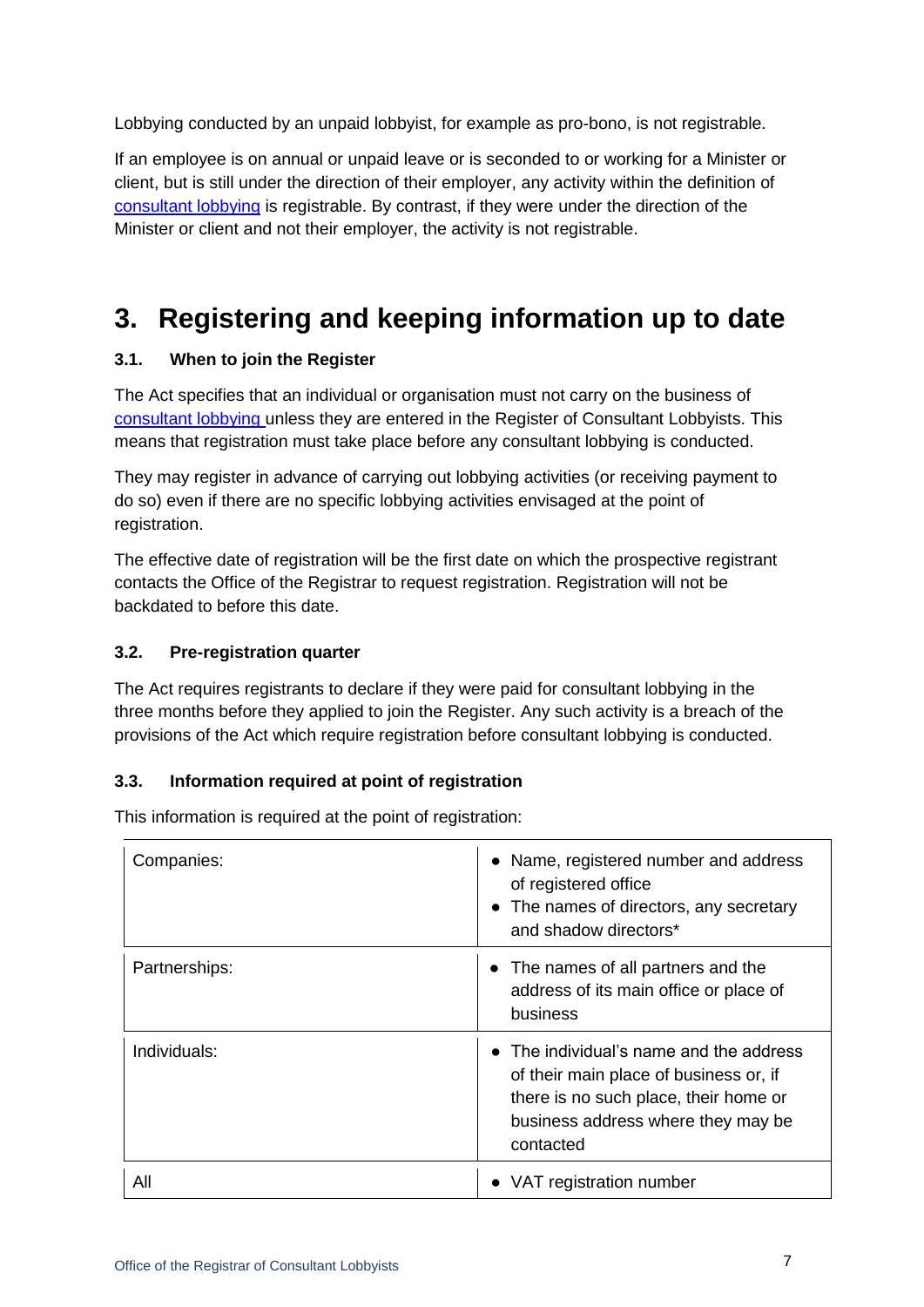| All | • Any other name or names under which<br>the person or organisation carries on<br>business as a consultant lobbyist                                                        |
|-----|----------------------------------------------------------------------------------------------------------------------------------------------------------------------------|
| All | A statement of:<br>whether there is in place an<br>$\bullet$<br>undertaking to comply with a<br>relevant code of conduct, and<br>if so, where the code may be<br>inspected |

\*A shadow director, is a person in accordance with whose directions or instructions the directors of the company are accustomed to act.

#### **3.4. Trading divisions and subsidiaries**

If the consultant lobbying activity is carried out by a trading division of a parent company, the directors of the parent company should be declared unless the trading division is itself a company and has its own legal personality.

Only the directors of the trading division need to be declared if it is a company with a distinct legal personality.

Senior managers of a trading division need to be declared if they are also directors or shadow directors of the parent. A senior manager of a trading division who makes important final decisions on lobbying activity should be considered for this purpose a shadow director and should be declared.

#### <span id="page-7-0"></span>**3.5. Declaring a code of conduct**

When joining the Register, registrants have to declare "whether there is in place an undertaking … to comply with a relevant code of conduct" and if so, where that code can be found.

There is no obligation under the Act to subscribe to a code of conduct, but if the registrant does not subscribe to a relevant code, the Register will state this.

#### **3.5.1 Undertaking to comply**

Registrants who wish to declare compliance with a code of conduct will need to agree to the following undertaking and to confirm with each Quarterly Information Return that it remains in place:

*[Insert name of registrant] ("the registrant") undertakes to comply with the code of conduct that can be found at [Insert online link to code] in relation to its consultant lobbying activity under the Transparency of Lobbying, Non-Party Campaigning and Trade Union Administration Act 2014 ("the Act"). The registrant will ensure that all those engaged in or participating in consultant lobbying activity on behalf of the registrant will comply with the stated code of conduct.*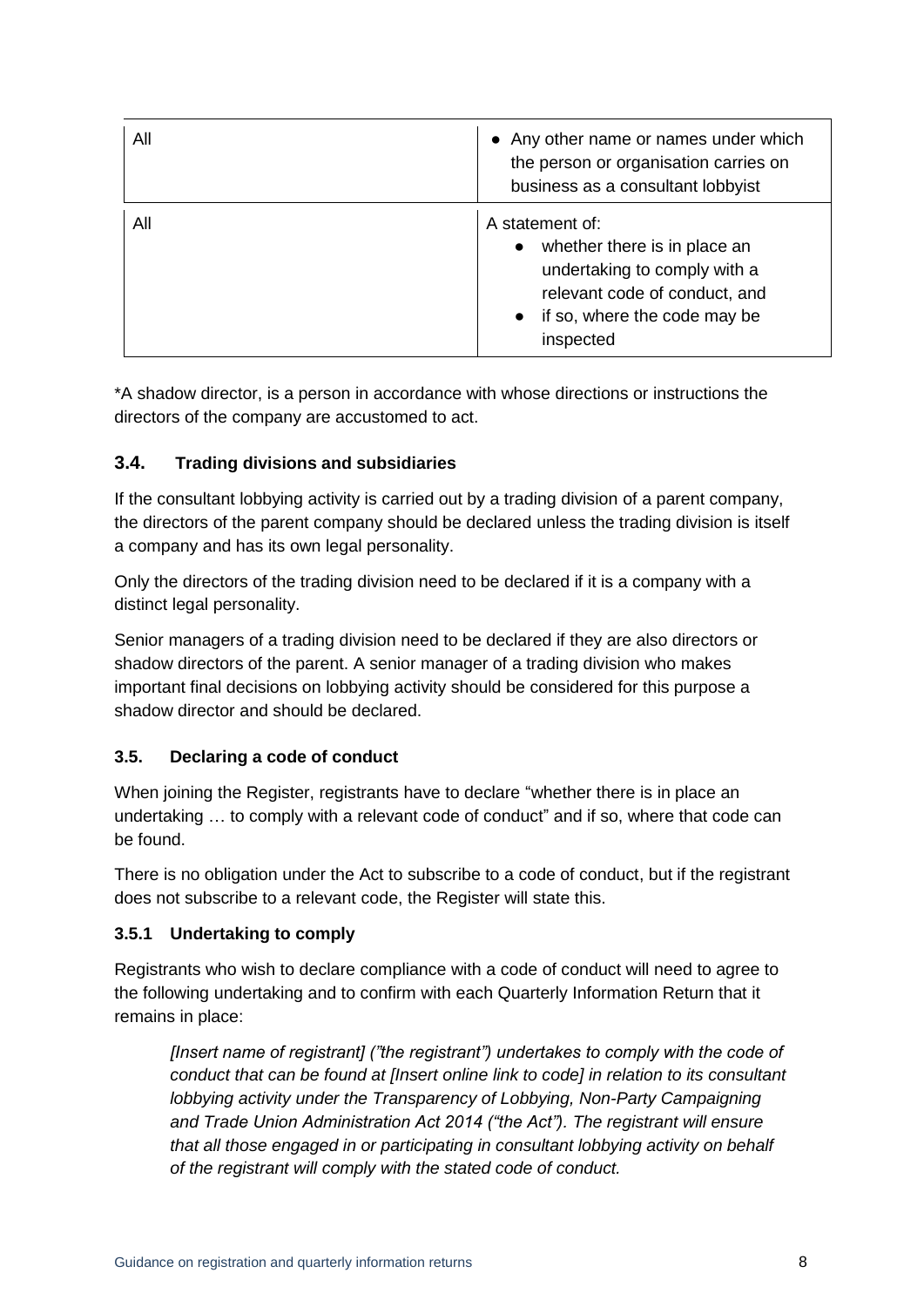#### **3.5.2 What is a 'relevant code of conduct'?**

Under the Act a 'relevant code of conduct' is one that 'governs the carrying on of the business of consultant lobbying'. Registrants will need to demonstrate that any code they wish to declare on the Register meets this test.

A registrant can choose to declare that they comply with a professional body's code or develop and adhere to a self-authored code. In all cases, to be considered 'relevant' and to appear in the Register, the code must:

- Go beyond setting out general, good professional behaviour and must contain provisions that are of particular relevance to the way that consultant lobbying activity is carried out.
- Recognise a consultant lobbyist's responsibilities to those to whom representations are made. A code that fails in this is unlikely to be 'relevant'.
- Provide a process for anyone affected by the registrant's consultant lobbying activities to complain about an alleged breach of the code of conduct. This process must include oversight or control of the complaints process which is not carried out by the registrant themselves. This might be provided in a number of ways, including, for example, by an external adjudication or arbitration process defined in the code, or by the mechanisms of a professional body.

Appendix A to this guidance is a [checklist](#page-15-0) for those who wish to develop their own code of conduct.

#### **3.5.3 Code of conduct written for individuals**

A code of conduct that is written for individuals (for example, individual members of a professional body) can only be declared by an organisation if every member of the organisation who engages in consultant lobbying subscribes to that code. This might be demonstrated in a number of ways, including, for example, through terms in contracts of employment, monitored training, individual sign-up or other compliance processes.

Such codes will also need to meet the tests of relevance to the way that consultant lobbying is carried out. Registrants confirm in each quarterly return that all of their lobbyists comply with the declared code (see 3.5.1).

#### **3.5.4 Access to a code of conduct**

Where a registrant declares compliance with a code of conduct, they must provide a web link that requires no more than two clicks to reach the code. The code must be freely available, with no requirement, for example, for enquirers to register or provide any details to access the code.

#### **3.6. Updating Register information and contact details**

The information that registrants must declare about themselves on the Register is shown in 3.3 of this guidance. It is the legal duty of registrants to keep this up to date by including all changes in their next statutory Quarterly Information Return (see section 4 below). It is an offence to fail to do this or do so in a way that is incomplete or inaccurate.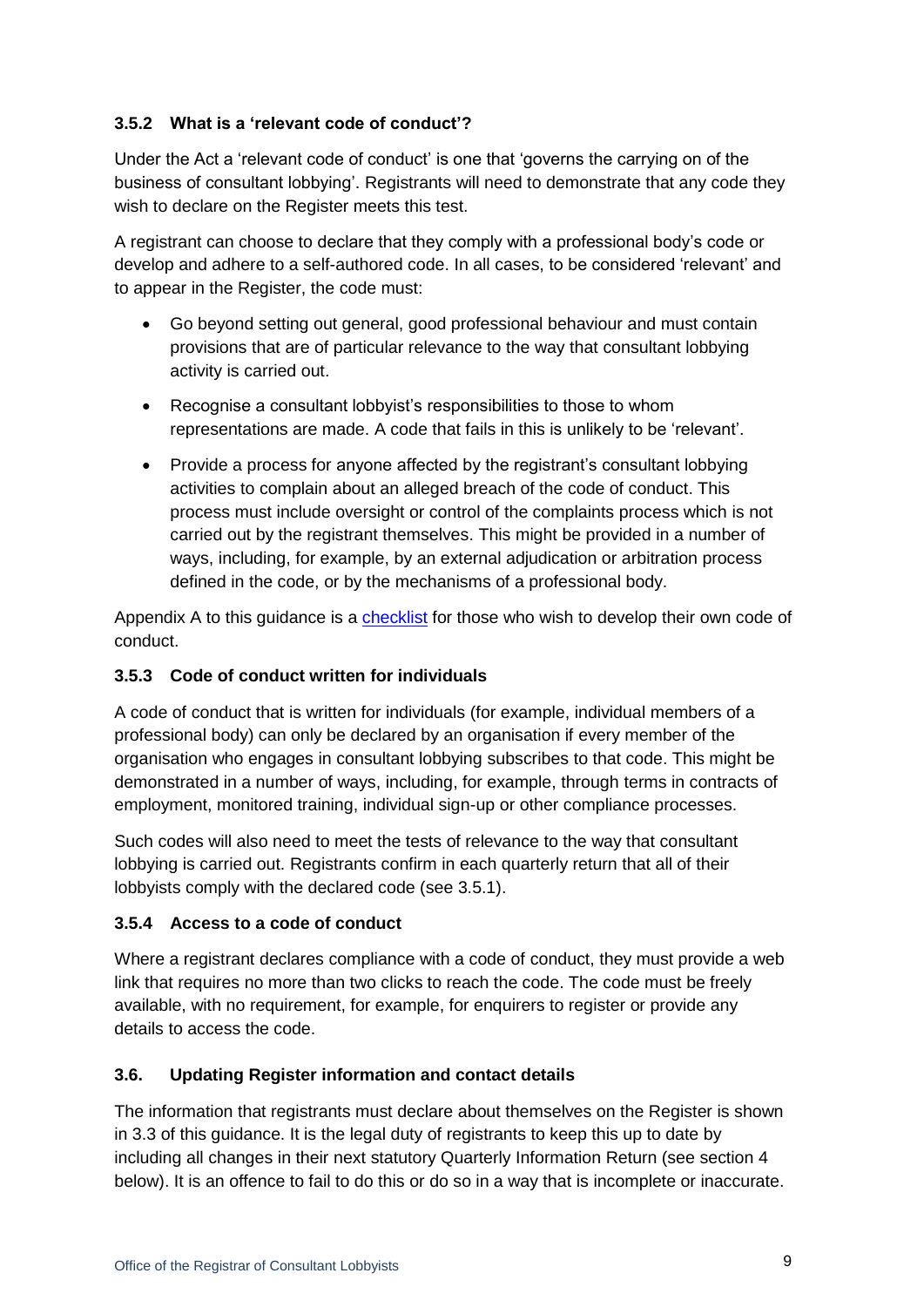The Registrar uses the address that the registrant gives on the Register for a number of formal communications. It is therefore important that registrants regularly receive mail that is addressed to their registered address if that is different from their day-to-day trading address. If the address changes, registrants should notify the Office of the Registrar immediately and must also include the change on the next Quarterly Information Return.

In addition to the published information on the Register entry, registrants also provide the Office of the Registrar with contact information for one or more contacts. This allows the Office of the Registrar to contact registrants to communicate important information and resolve any queries easily and quickly. Registrants should therefore ensure that contact information is up to date by notifying the Office of the Registrar of any changes immediately (most obviously following staff changes). Failing this, registrants risk not being able to access the ORCL QIR system or not receiving important information from the Office of the Registrar.

#### **3.7. Leaving the Register**

If a registrant discontinues the business of consultant lobbying, they may advise the Registrar that they wish to be removed from the Register. The effective date of leaving the Register will be the date on which the notification is received by the Office of the Registrar or a later date if requested.

- After leaving the Register, a note will appear on the registrant's page confirming that they have discontinued the business of consultant lobbying.
- Historical registration information will be kept on the live Register until the end of the following calendar year, when that Register is then archived.
- Should they leave the Register part way through a calendar year, the registrant will receive a pro rata refund of the remainder of the year's fee.
- If the registrant wishes to recommence the business of consultant lobbying, they must reapply to join the Register before any consultant lobbying takes place or payment is received for it.

### **4. Quarterly Information Returns**

Registered consultant lobbyists must submit a Quarterly Information Return within 14 days after the end of each quarter. This means:

|                                                | Quarter to which QIR relates   Period during which QIR must be submitted |
|------------------------------------------------|--------------------------------------------------------------------------|
| 1 January – 31 March                           | 1 - 14 April                                                             |
| $\vert$ 1 April – 30 June                      | 1 – 14 July                                                              |
| $\vert$ 1 July – 30 September                  | $1 - 14$ October                                                         |
| 1 October – 31 December $\vert$ 1 – 14 January |                                                                          |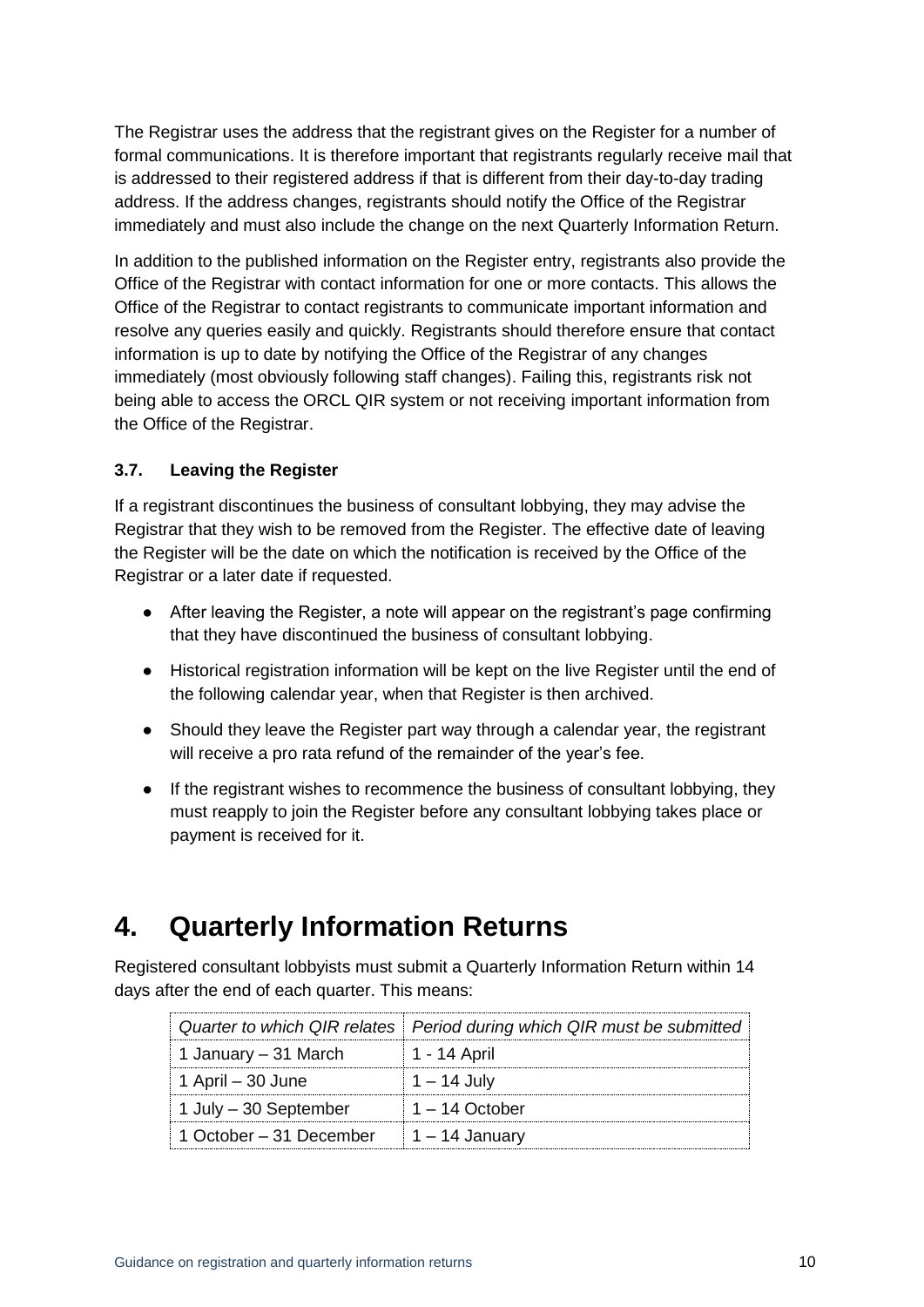A Quarterly Information Return must not be submitted before the end of the quarter as this will be an incomplete return. However, entries can be made to the online QIR in advance of submission.

A failure to complete a Quarterly Information Return by the statutory due date is likely to result in a civil penalty being issued to the registrant.

#### **4.1. Contents of the Quarterly Information Return**

The following information must be provided in each Quarterly Information Return:

 The names of clients in relation to whom payment was received in the quarter for consultant lobbying activity, whether or not the lobbying has yet been done (but see note on retainer payments below).

And

 The names of clients on whose behalf consultant lobbying was done during the quarter, whether or not payment has yet been received.

Or

 A statement that the registrant did not engage in lobbying or receive payment for lobbying during the quarter.

Each Quarterly Information Return must also include details of changes to any of the registrant's information on the Register as specified in 3.3 above.

Clients' names must be provided correctly and in full, without using acronyms, unless the acronym is the registered name of the client. Client names must be provided consistently across quarters.

A single act of consultant lobbying on behalf of a client triggers the need to submit the name of that client in the Quarterly Information Return. Registrants do not need to list how many individual communications were made on behalf of a client.

A client must be declared if either lobbying has taken place or payment has been received in a quarter. This means that the same client may be declared in two different quarters for the same lobbying activity. However, a retainer payment does not trigger the need for a client declaration unless relevant communication has taken place.

#### **4.2. Client confidentiality**

The disclosure of clients' names is required by the Act irrespective of expectations of client confidentiality. Consultant lobbyists may need to inform their clients accordingly.

#### **4.3. Nil returns**

Registrants who have not made any communications that meet the criteria of [consultant](#page-2-0)  [lobbying](#page-2-0) within a quarter must submit a Quarterly Information Return stating this. This 'nil return' will be displayed on the Register

If a registrant makes two successive nil returns, the Registrar will mark the registrant's entry on the Register '*This registrant has completed nil returns for the last six or more months.*'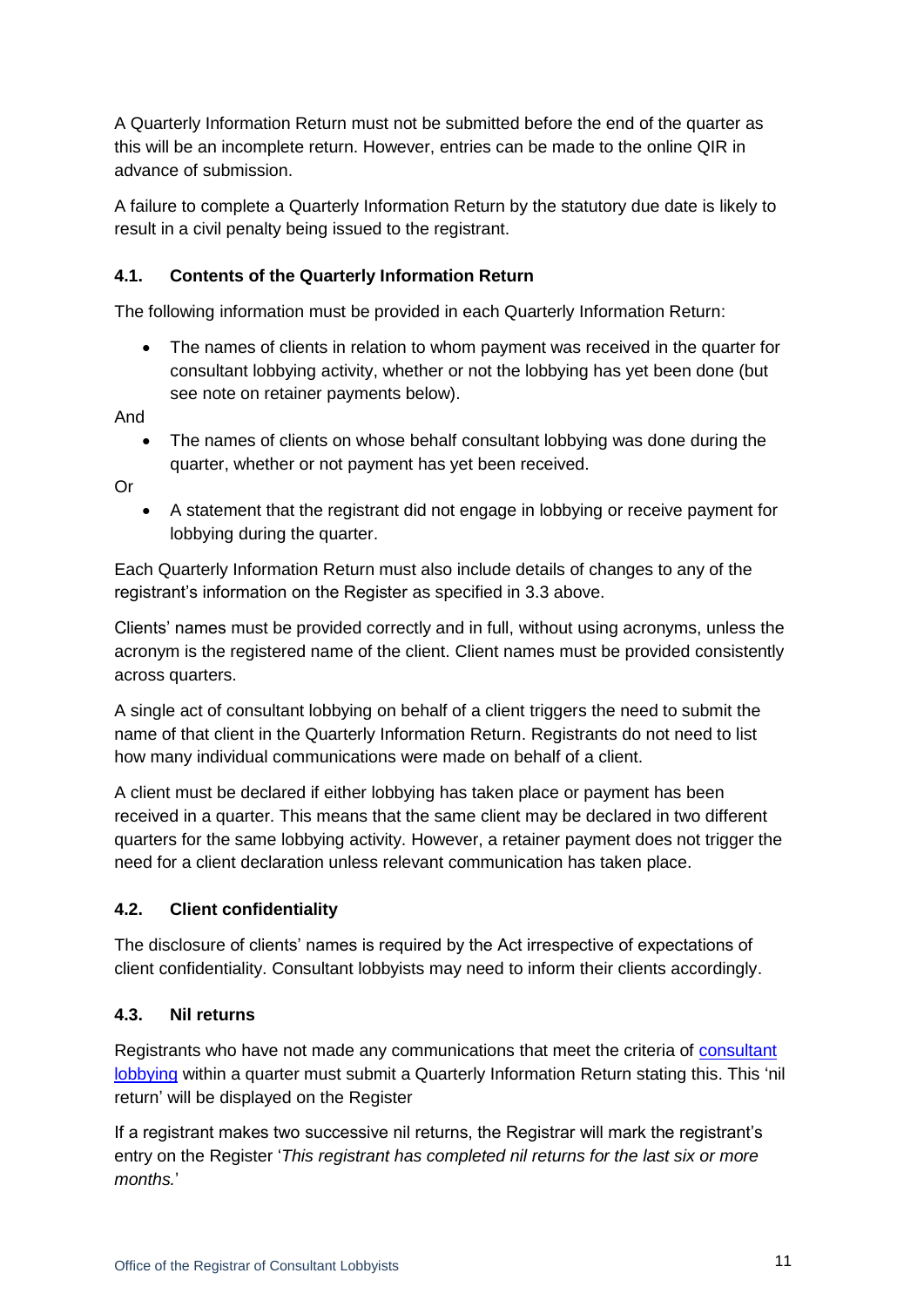Registrants who remain on the Register but are inactive continue to have the same obligations under the Act as active consultant lobbyists, including paying the annual fee and making Quarterly Information Returns. Such registrants may undertake consultant lobbying activity whilst they are registered.

## **5. Exceptions from registration**

The Act provides that the following do not require registration:

#### **5.1. Lobbying that is incidental to non-lobbying activities**

A person does not carry on the business of consultant lobbying when they make a communication if:

- 1. they carry on a business which consists mainly of non-lobbying activities, and
- 2. the making of the communication is incidental to those activities.

In this context, 'incidental' means: a minor accompaniment to the main focus of a business's activities. This is a narrow exception and will not apply to most businesses or individuals that engage in consultant lobbying.

A communication is not incidental when it is a substantive part of the main business assessed either:

- by volume; or
- by the value of the work undertaken; or
- by its significance to the client offering; or
- by the significance of its contribution to the business's non-lobbying activities.

This means that:

- If lobbying forms a significant proportion of an organisation's activities, even if it is not the majority of its work, it will not be incidental.
- If lobbying is a small proportion of an organisation's activities, but is a recognised part of its offer to clients, it will not be incidental.
- If lobbying is a small proportion of an organisation's activities but generates a significant amount of income, it will not be incidental.
- If lobbying is a small proportion of an organisation's activities but makes a significant contribution to the non-lobbying activities, it will not be incidental.

If an organisation undertakes only a small amount of lobbying work but that lobbying work makes a significant contribution to its non-lobbying work – either, for example, because it enhances its public profile or because it makes a substantive difference to some aspect of the business's non-lobbying work – then these activities will be registrable. So, a relatively small piece of lobbying work which made a decisive difference to an organisation's non-lobbying business – for example, by seeking a change to regulation which would enable a large construction project to proceed – would be registrable.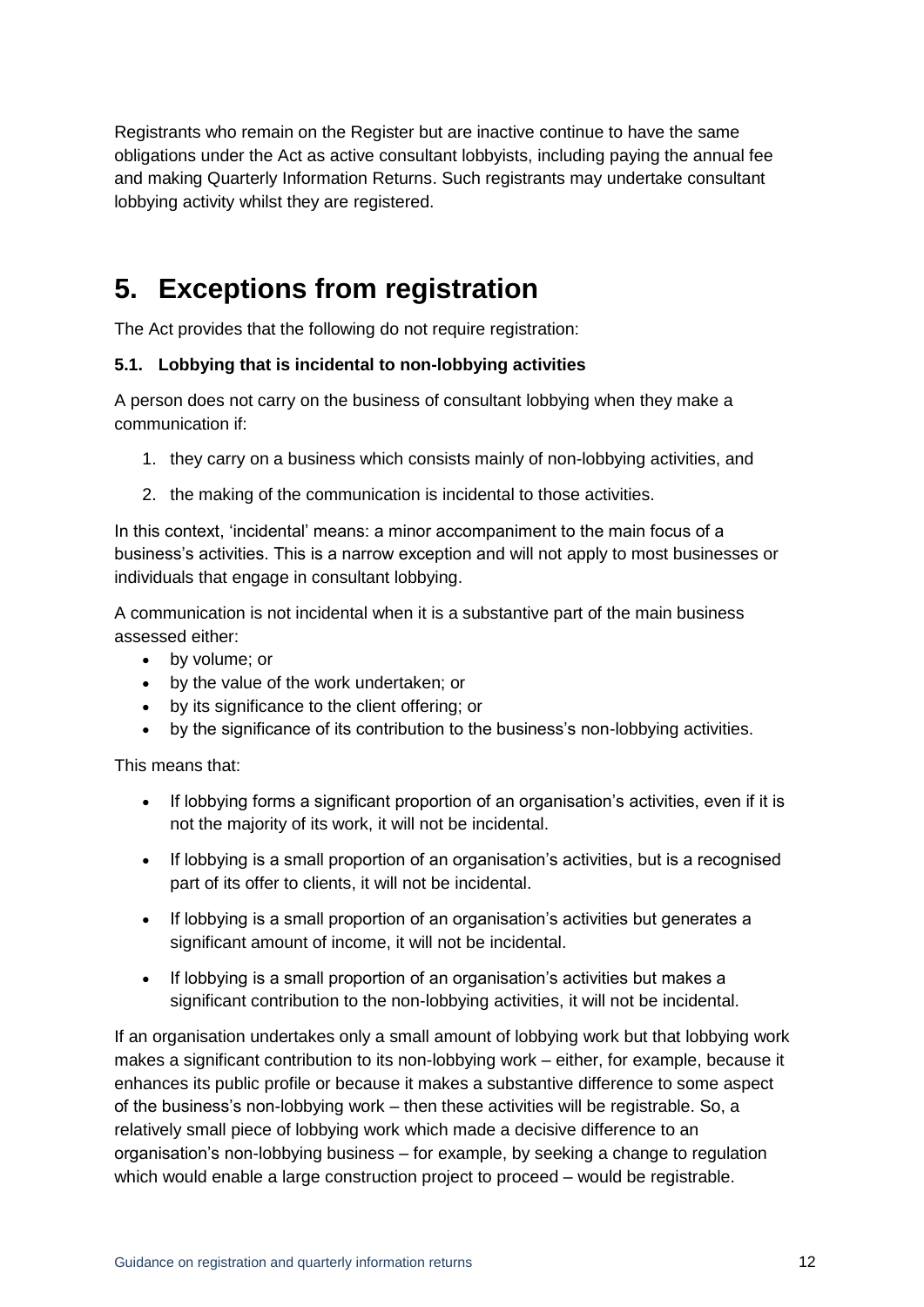If an organisation has employees whose job includes communicating with Ministers on behalf of clients or if the organisation offers a lobbying service to clients, then these activities will be registrable.

The fact that an organisation considers this service to be a minor part of their business or they do not think of themselves as lobbyists does not mean that they are not lobbying.

As a result, most lawyers, accountants, management consultants and others that communicate with Ministers on behalf of clients are required to register.

#### **5.2. Representative organisations**

An organisation is exempt from the requirement to register if:

- It represents a particular class or body of people; and
- its income is derived wholly or mainly from those people; and
- its communications on behalf of those people is no more than an incidental part of its general activity.

All parts of the test must be satisfied for the exemption to apply: the lobbying is on behalf of a class or body of people who pay most of the organisation's income and the lobbying is incidental to the organisation's activities.

If lobbying is conducted on behalf of a client who is not represented by that representative organisation, this is an act of consultant lobbying and will need to be registered.

#### **5.3. Governments outside the UK and international organisations**

A consultant lobbying organisation representing a government outside the UK or an international organisation would be required to register and declare this government or organisation as a client if they meet the criteria of [consultant lobbying.](#page-2-0)

## **6. Think tanks and secretariats to APPGs**

Whether or not an organisation or person is operating as a consultant lobbyist is judged in each case against the provisions of the Act, in particular the criteria for [consultant](#page-2-0)  [lobbying.](#page-2-0)

The tests for all types of organisations are the same, however, some issues may be more significant for think tanks and those who provide secretariat services to All-Party Parliamentary Groups and guidance is given below.

#### **6.1. Think tanks**

The criteria for [consultant lobbying](#page-2-0) determine whether an activity requires registration as consultant lobbying and the following issues may be relevant when considering whether a think tank is conducting registrable consultant lobbying activity: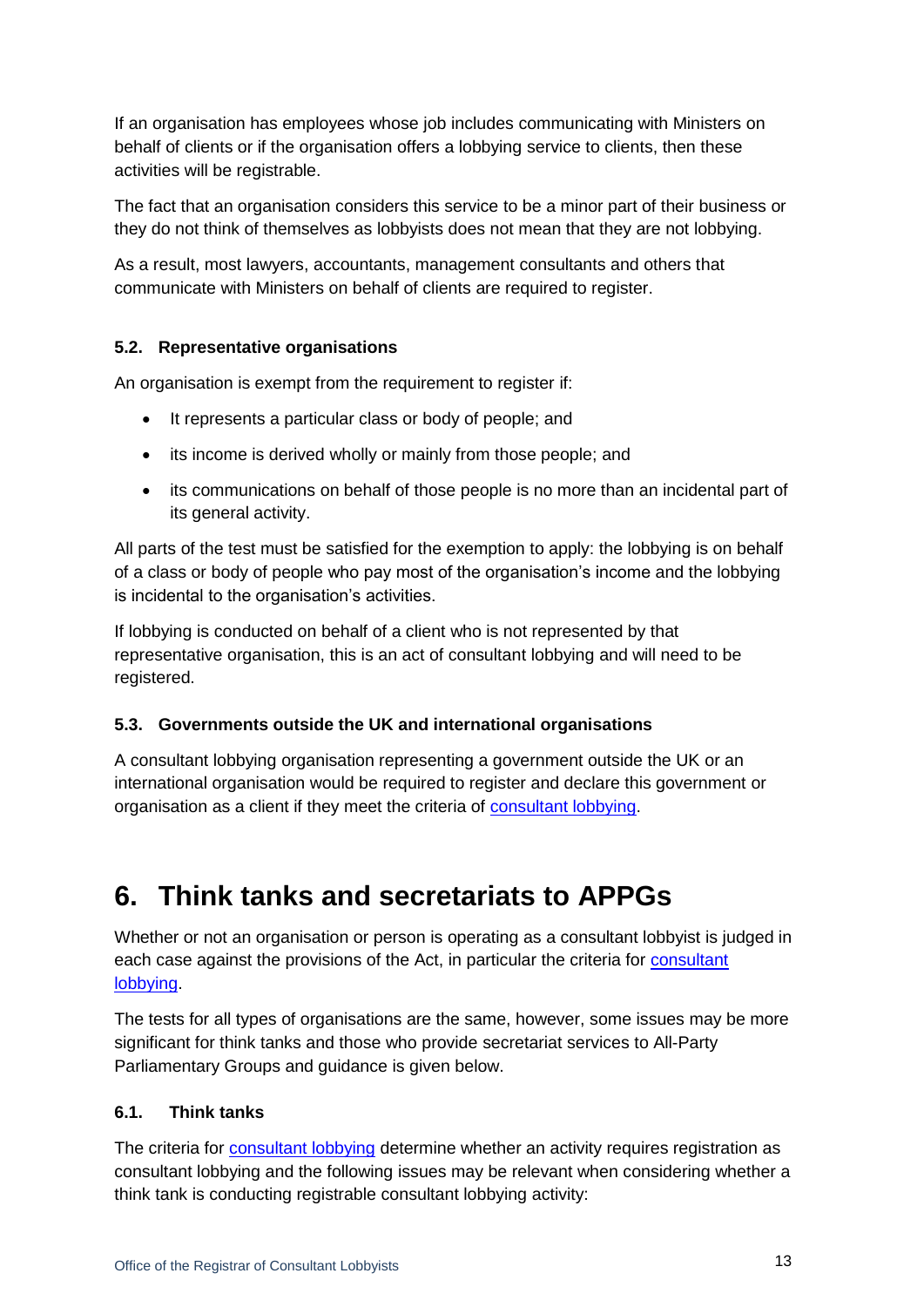#### **6.1.1 Is the communication 'in return for payment'?**

The nature of a payment from a funder to a think tank helps to determine whether a communication is 'in return for payment'.

If funding is provided to a think tank in return for arranging access to Ministers or for a specific project with the expectation that the end product (for example, a report or an event) will be used to communicate with a Minister about Government policy, then this is likely to be registrable. A demonstrably generic donation not connected to a particular end product is unlikely to be registrable.

#### **6.1.2 Is the communication 'on behalf of a client'?**

If funding is provided for a project, but the funder cannot exercise control over the outcome of the project, the activity is unlikely to be registrable. This is because any resulting communication would be expressing the think tank's views, rather than being on behalf of a client. An independence clause in a funding agreement or contract is indicative of an absence of control by a funder.

#### **6.2 Secretariats to All-Party Parliamentary Groups (APPGs)**

Some organisations that provide secretariat or other support services to APPGs ("secretariats") will need to register as consultant lobbyists. If relevant communications are made to a Minister by the secretariat on behalf of the APPG (or its individual funders) and in return for payment, then that activity will be registrable.

This means:

- If a secretariat communicates with a Minister on behalf of an APPG, receives payment and is UK VAT registered, then this activity is registrable.
- If a secretariat communicates with a Minister on behalf of an APPG, but does not receive payment from the APPG or its funders or is not UK VAT registered, then this activity is not registrable.

#### **6.2.1 Who is the client?**

Where a secretariat is paid to communicate with a Minister on behalf of an APPG, the APPG is the client to be declared on the Quarterly Information Return. In addition, any organisation or person providing funding, either directly to the secretariat or to the APPG, must also be declared on the QIR alongside the APPG. The purpose of the Act is to ensure that it is clear whose interests the consultant lobbyist is representing.

If a secretariat makes relevant communications for any of the APPG funders separately, these sponsors are then individual clients and must be declared as such on the registrant's return.

#### **6.2.2 Role of the secretariat:**

The criteria for [consultant lobbying](#page-2-0) mean that an activity is registrable if it relates to government business and if the communication is made by the secretariat on behalf of another organisation or individual. Therefore: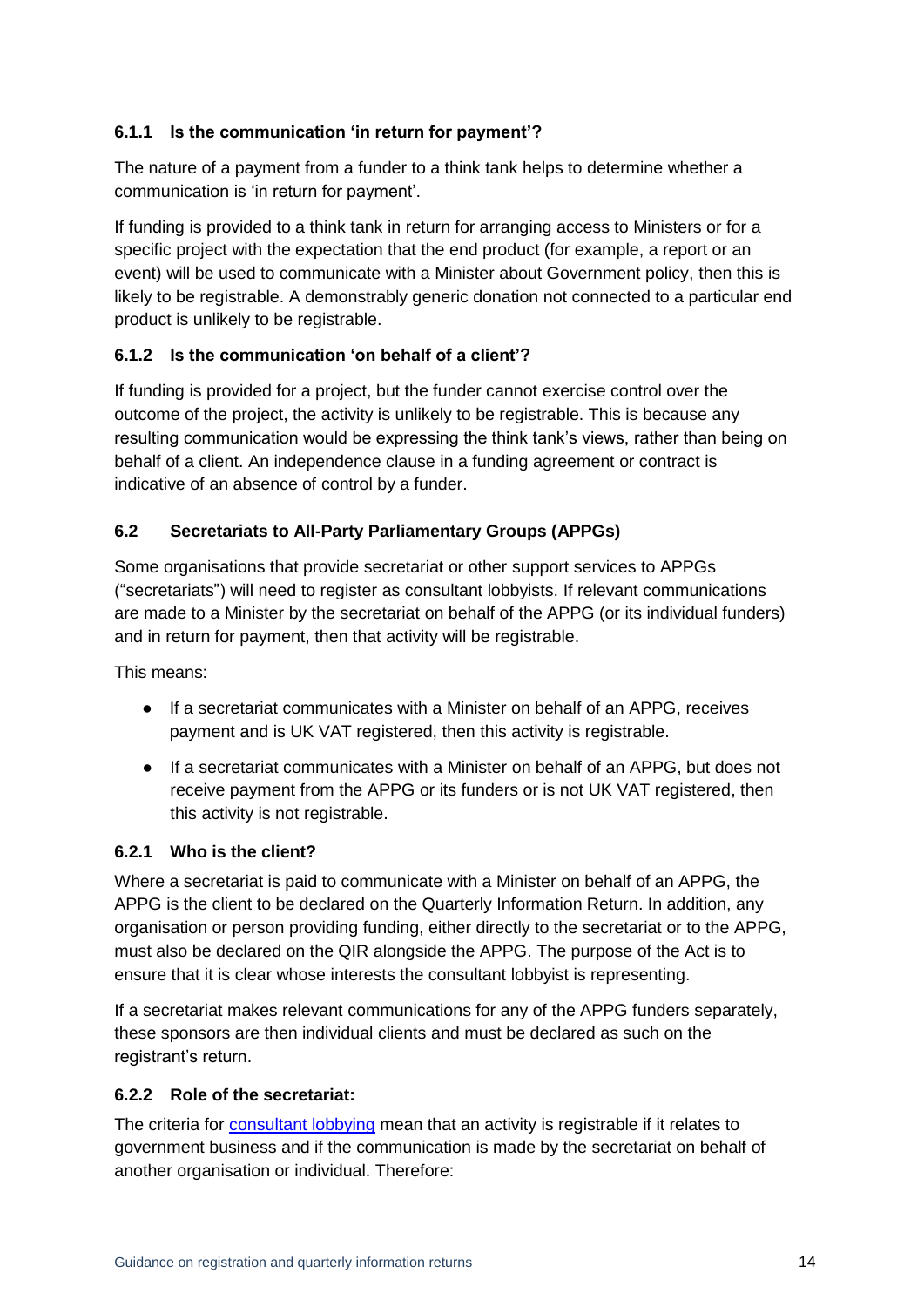- If the secretariat drafts letters, reports or agendas that relate to government business and these are communicated to a Minister by (for example) an Officer of the APPG (and not by the secretariat), this activity will not be registrable.
- If a communication in the name of an APPG is attached to a covering email or letter to the Minister from the secretariat this will be registrable, whether or not the covering text itself refers to government business.
- If the secretariat accompanies a representative of the APPG to a meeting with a Minister or communicates with a Minister to arrange a meeting on behalf of the APPG this is likely to be registrable activity.
- If the secretariat participates in an event or conference alongside a Minister and on behalf of the APPG, this is registrable. This is the case whether or not the client is also present.

If administrative work might lead the secretariat into relevant communications (for example an unplanned conversation with a Minister), then the secretariat must register as a consultant lobbyist ahead of those communications. It is unlawful to communicate without prior registration.

#### **6.2.3 Payment**

The criteria for [consultant lobbying](#page-2-0) include both direct and indirect payment. It does not matter whether the person making the payment is the person on behalf of whom the communications are made and it does not matter whether a particular payment relates to a particular communication.

This means that it makes no difference whether the payment to the secretariat comes directly from the APPG or external funders pay the secretariat, either directly to the secretariat or via the APPG. The test is whether the secretariat receives payment in return for making relevant communications on behalf of the APPG.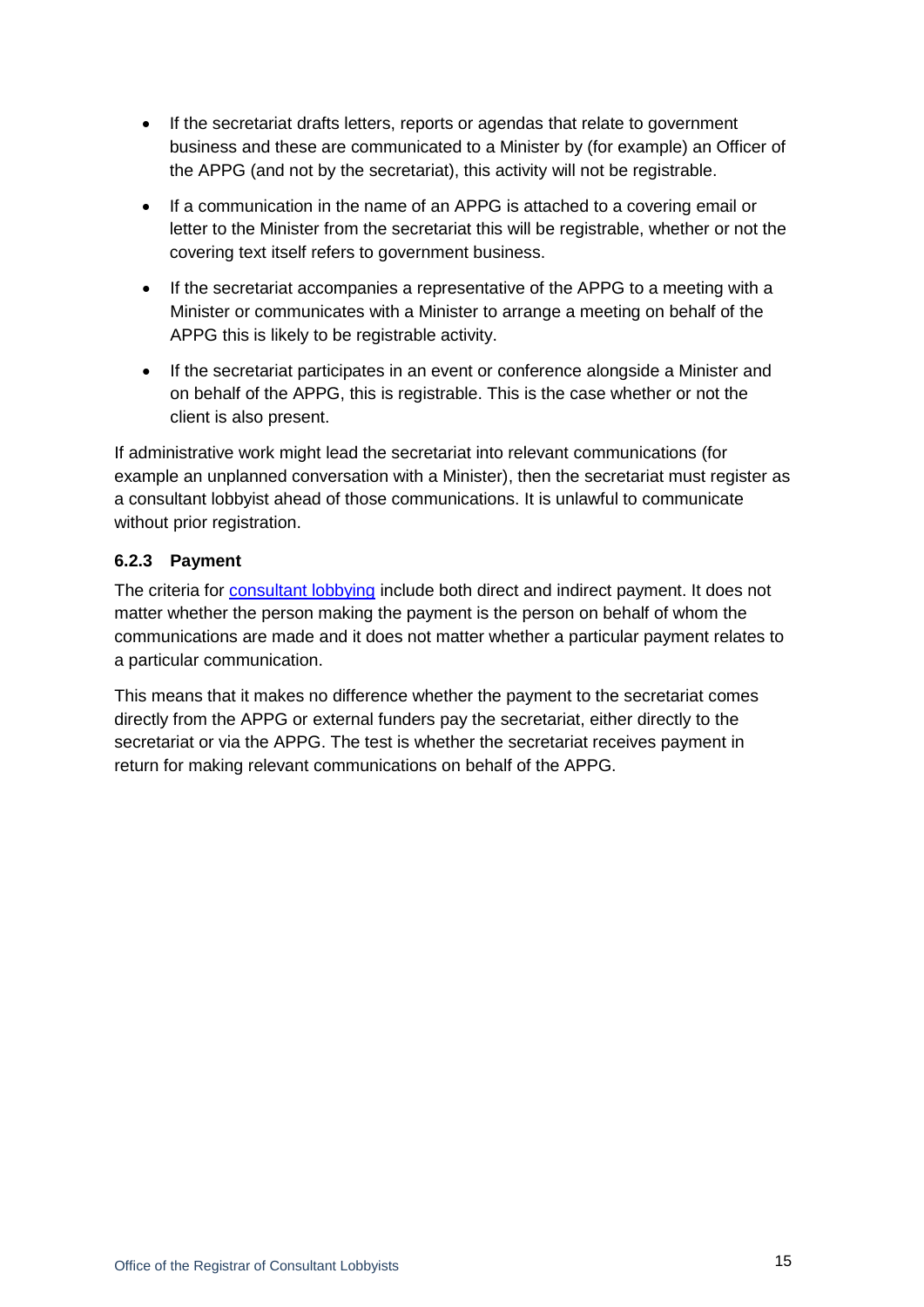### **Office of the Registrar of Consultant Lobbyists Guidance on registration and quarterly information returns**

### <span id="page-15-0"></span>**Appendix A: Checklist for code of conduct**

When you are registered on the Register of Consultant Lobbyists, you need to declare on your entry whether or not you work to a code of conduct and confirm this undertaking with each Quarterly Information Return.

Registrants who are members of a professional body usually declare that body's code. If you wish to develop and work to your own bespoke code of conduct, the Registrar will need to check that it meets the standards for a code as set out in the Act and [guidance.](#page-7-0)

The content and enforcement of your code is your responsibility and you will have your own values and standards that will be appropriate for your company's code. This checklist is simply intended to guide you on key areas that need to be included in a code before it can be declared on the Register.

It is best to use straightforward, everyday language so it is as easy as possible to understand your standards and the complaint and adjudication process. There should be no unreasonable barriers to those wishing to make a complaint in relation to the code.

#### **Introduction**

*Describe the purpose of your code, what it covers and broadly how it operates. An example of such an introduction is:*

This code of conduct sets out the way that we, *[Company or organisation name]* carry out consultant lobbying activities on behalf of clients. All of our directors, employees, consultants and others involved in consultant lobbying are bound by this code of conduct.

#### **How we work**

*Set out how you will behave when lobbying – what standards you set for your team, what you will do and what you won't.* 

*This can include general provisions about good professional behaviour, but it must go further so that it is particularly applicable to how you carry out consultant lobbying. As well as your responsibilities to clients, you should set out your responsibilities to those being lobbied.* 

#### **Complaints procedure**

*Describe how a client can complain about behaviour that they think breaches the code. Consider whether you also want to allow those being lobbied or otherwise affected by your lobbying to complain.* 

*Who do they complain to? What is the procedure? What are the timelines?*

#### **External oversight**